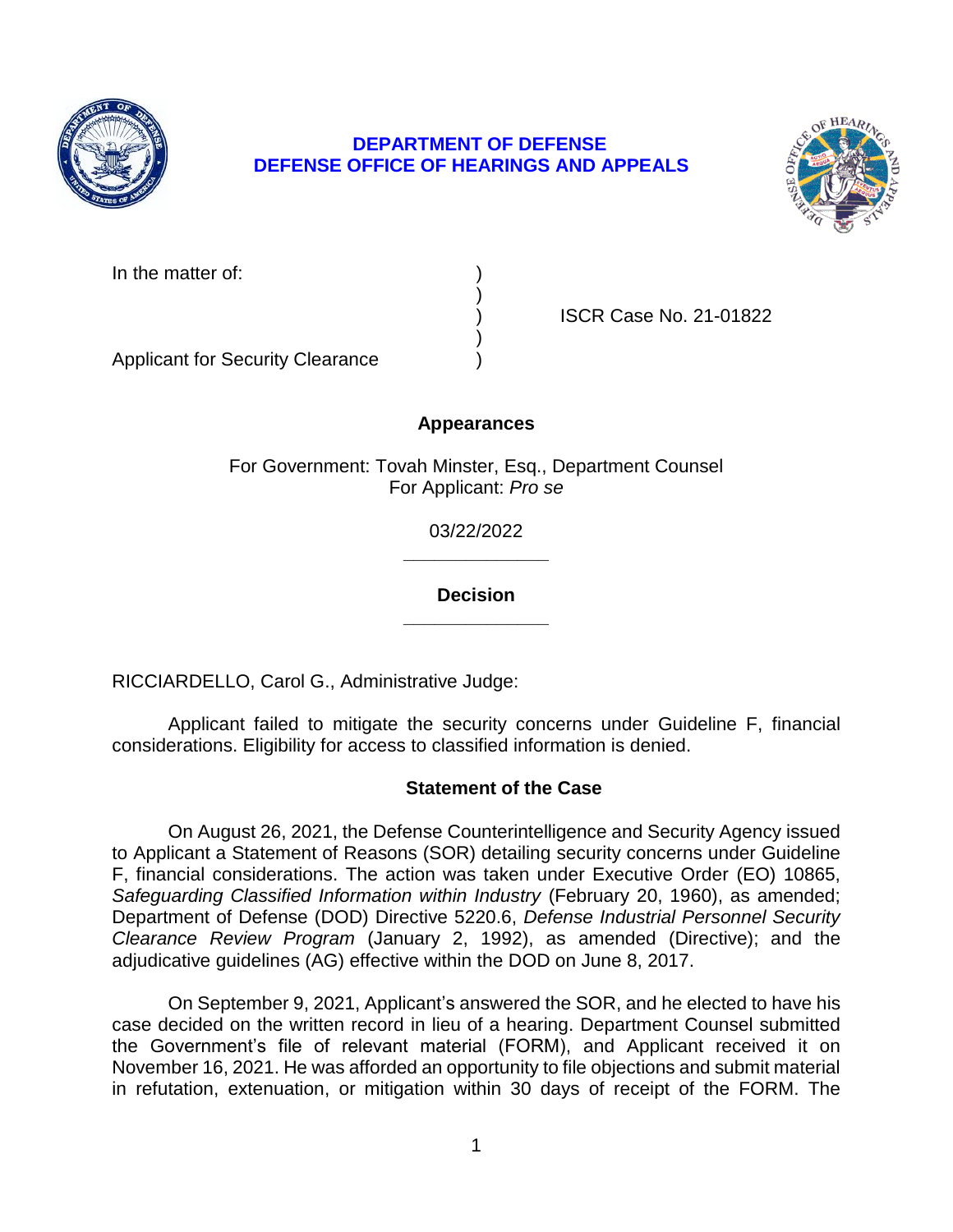Government's evidence is identified as Items 2 through 6. (Item 1 is the SOR) Applicant did not submit a response to the FORM or file objections to any evidence offered. All Items are admitted into evidence. The case was assigned to me on March 2, 2022.

#### **Findings of Fact**

Applicant admitted the SOR allegations in  $\P\P$  1.a through 1.c and denied 1.d. After a thorough and careful review of the pleadings and exhibits submitted, I make the following findings of fact.

 Applicant is 49 years old. He married in 2009 and has two children, ages 12 and 10 years old. He served in the military from 1993 to 1997 and was honorably discharged. He has worked for the same employer since 2008.

 living in a property he rented failed to pay the rent, and he was unable to pay the mortgage. The property was foreclosed. In his background investigation with a government investigator, he indicated once the property was foreclosed and sold, he had no future issues with it. He also stated that his financial problems were due to paying daycare expenses, and he had too much debt. (GE 4) Applicant attributes his financial difficulties to a period in 2018, when the tenants

 In his SOR answer, Applicant admitted he owes the debt alleged in SOR ¶ 1.a (\$27,302). The debt, which is listed on his credit report as a line-of-credit has been is unclear if Applicant believes this debt was included with his mortgage foreclosure, which occurred in 2018. He did not provide evidence as to the debt's current status. It is charged off. Applicant did not provide any information of his efforts to resolve the debt. It unresolved. (Item 2, 4)

 The debt alleged in SOR ¶ 1.b (\$10,867) is credit card debt. During Applicant's June 2020 background interview, he told the government investigator that he had too much debt and was unable to make payments on this account. He began receiving collection notices and phone calls regarding the debt in about 2017. He made no attempt to pay the debt and forgot about it, but now had enough earnings to begin paying it in August 2020. He would arrange an automatic payment plan. He did not provide any evidence that he has made arrangements to pay this debt. It is unresolved. (Item 4, 5, 6)

 The debt alleged in SOR ¶ 1.c (\$8,328) is a credit card debt. Applicant acknowledge to the government investigator that he owed the debt and was unable to pay it. He began receiving collection notices by mail and phone in 2016. He forgot about the debt. He told the investigator that he now is earning enough to pay the debt and would begin paying \$150 a month beginning in August 2020. He did not provide any evidence that he has made arrangements to pay this debt. It is unresolved. (Items 4, 5, 6)

 Applicant provided documentation that the debt in SOR ¶ 1.d (\$57) is resolved. (Item 2). Credit reports from May 2020 and March 2021 corroborate the delinquent debts alleged in SOR  $\P\P$  1.a, 1.b and 1.c. (Items 5, 6)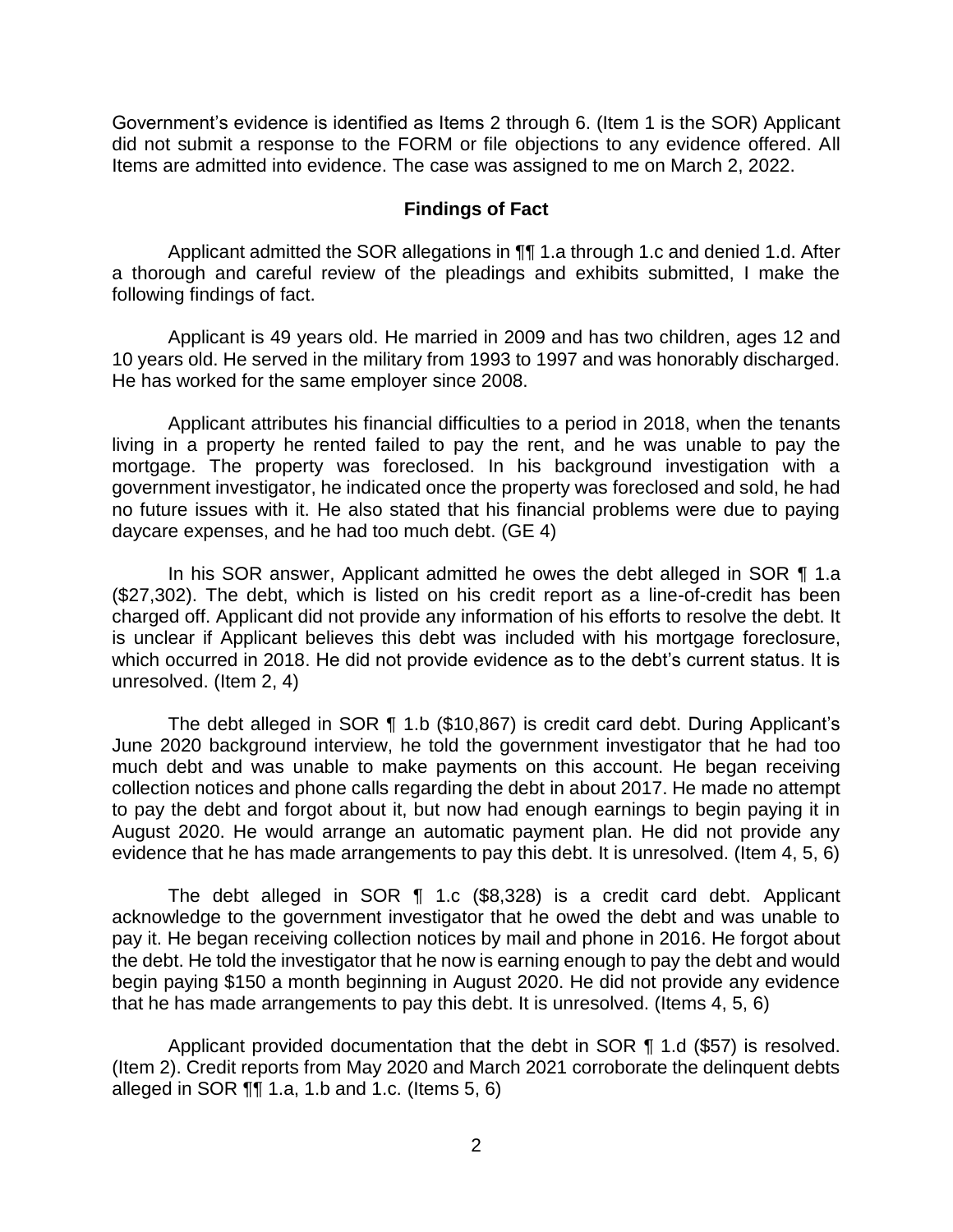Applicant did not provide any evidence he has participated in financial counseling. He did not provide information as to his current income, expenses, budget or financial stability.

#### **Policies**

 administrative judge must consider the adjudicative guidelines (AG). In addition to brief introductory explanations for each guideline, the adjudicative guidelines list potentially disqualifying conditions and mitigating conditions, which are used in evaluating an When evaluating an applicant's suitability for national security eligibility, the applicant's eligibility for access to classified information.

 These guidelines are not inflexible rules of law. Instead, recognizing the complexities of human behavior, these guidelines are applied in conjunction with the factors listed in the adjudicative process. The administrative judge's overarching adjudicative goal is a fair, impartial, and commonsense decision. According to AG  $\P$  2(c), the entire process is a conscientious scrutiny of a number of variables known as the "whole-person concept." The administrative judge must consider all available, reliable information about the person, past and present, favorable and unfavorable, in making a decision.

The protection of the national security is the paramount consideration. AG  $\P$  2(b) eligibility will be resolved in favor of the national security." In reaching this decision, I have drawn only those conclusions that are reasonable, logical, and based on the evidence contained in the record. Likewise, I have avoided drawing inferences grounded on mere requires that "[a]ny doubt concerning personnel being considered for national security speculation or conjecture.

 Under Directive ¶ E3.1.14, the Government must present evidence to establish controverted facts alleged in the SOR. Directive ¶ E3.1.15 states an "applicant is responsible for presenting witnesses and other evidence to rebut, explain, extenuate, or mitigate facts admitted by applicant or proven by Department Counsel, and has the ultimate burden of persuasion as to obtaining a favorable security decision."

 A person who seeks access to classified information enters into a fiduciary relationship with the Government predicated upon trust and confidence. This relationship transcends normal duty hours and endures throughout off-duty hours. The Government reposes a high degree of trust and confidence in individuals to whom it grants access to classified information. Decisions include, by necessity, consideration of the possible risk that an applicant may deliberately or inadvertently fail to safeguard classified information. Such decisions entail a certain degree of legally permissible extrapolation as to potential, rather than actual, risk of compromise of classified information.

 Section 7 of EO 10865 provides that decisions shall be "in terms of the national interest and shall in no sense be a determination as to the loyalty of the applicant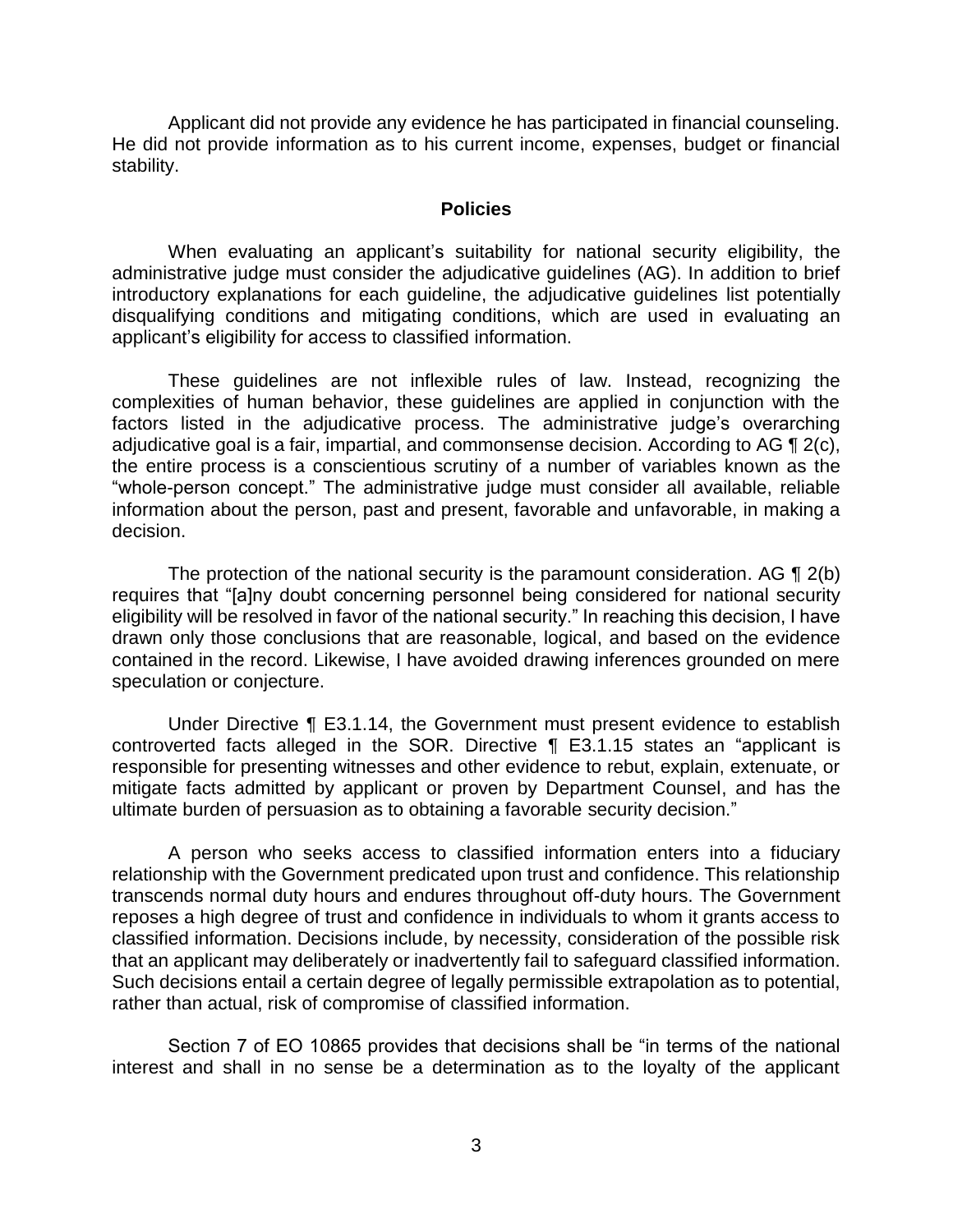concerned." *See also* EO 12968, Section 3.1(b) (listing multiple prerequisites for access to classified or sensitive information).

### **Analysis**

#### **Guideline F: Financial Considerations**

 The security concern relating to the guideline for financial considerations is set out in AG ¶ 18:

Failure to live within one's means, satisfy debts, and meet financial obligations may indicate poor self-control, lack of judgment, or unwillingness to abide by rules and regulations, all of which can raise questions about an individual's reliability, trustworthiness, and ability to protect classified or sensitive information. Financial distress can also be caused or exacerbated by, and thus can be a possible indicator of, other issues of personnel security concern such as excessive gambling mental health conditions, substance misuse, or alcohol abuse or dependence. An individual who is financially overextended is at greater risk of having to engage in illegal or otherwise questionable acts to generate funds. Affluence that cannot be explained by known sources of income is also a security concern insofar as it may result from criminal activity, including espionage.

 This concern is broader than the possibility that an individual might knowingly compromise classified information in order to raise money. It encompasses concerns about an individual's self-control, judgment, and other qualities essential to protecting classified information. An individual who is financially irresponsible may also be irresponsible, unconcerned, or negligent in handing and safeguarding classified information. *See* ISCR Case No. 11-05365 at 3 (App. Bd. May 1, 2012).

AG ¶ 19 provides conditions that could raise security concerns. The following are potentially applicable:

- (a) inability to satisfy debts; and
- (c) a history of not meeting financial obligations.

 Applicant has three delinquent debts that began accumulating in 2016 that he is unable to pay. There is sufficient evidence to support the application of the above disqualifying conditions.

 The guideline also includes conditions that could mitigate security concerns arising from financial difficulties. The following mitigating conditions under AG ¶ 20 are potentially applicable: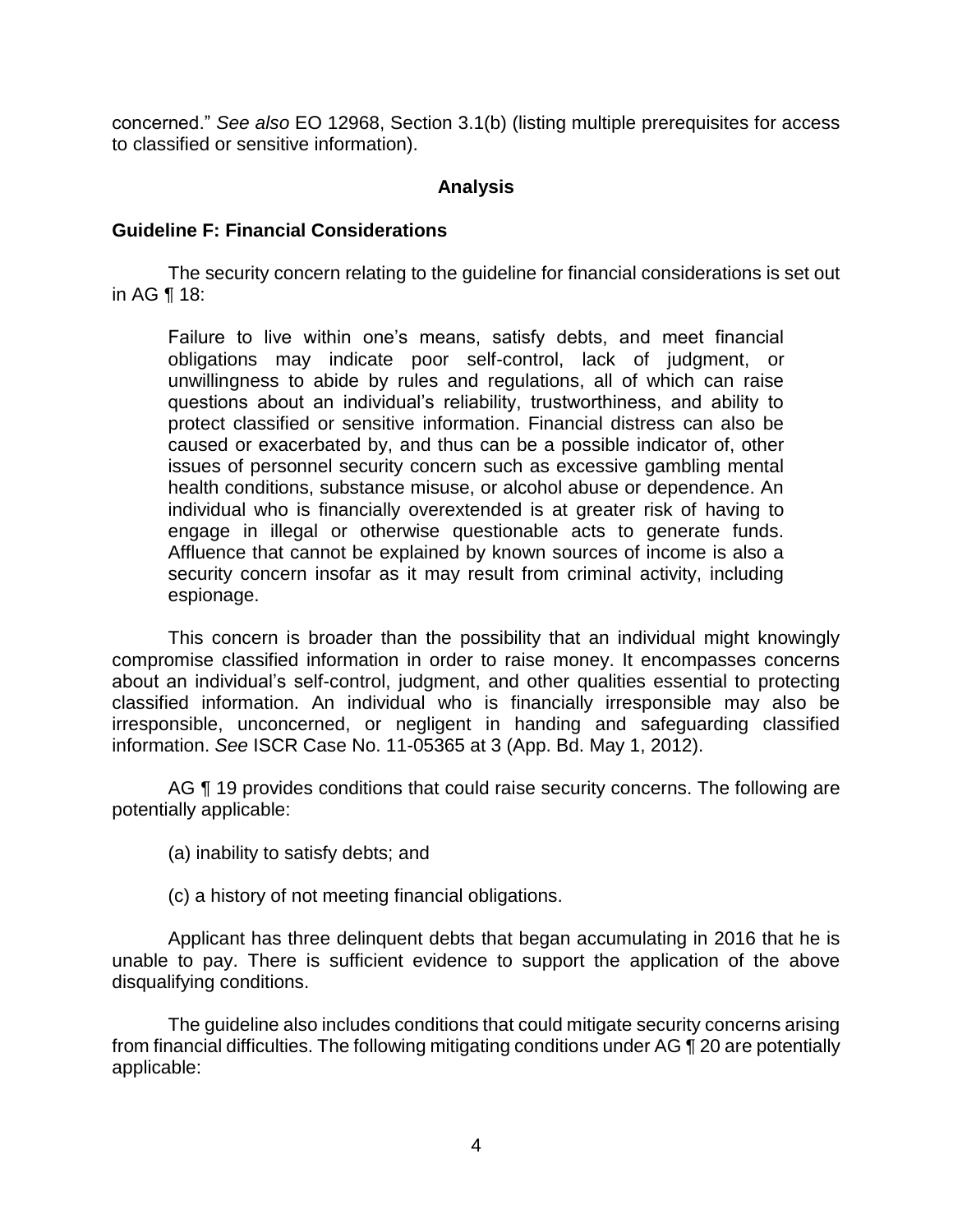(a) the behavior happened so long ago, was so infrequent, or occurred under such circumstances that it is unlikely to recur and does not cast doubt on the individual's current reliability, trustworthiness, or good judgment;

(b) the conditions that resulted in the financial problem were largely beyond the person's control (e.g., loss of employment, a business downturn, unexpected medical emergency, a death, divorce or separation, clear victimization by predatory lending practices, or identity theft), and the individual acted responsibly under the circumstances;

(c) the individual has received or is receiving financial counseling for the problem from a legitimate and credible source, such as a non-profit credit counseling service, and there are clear indications that the problem is being resolved or is under control; and

(d) the individual initiated and is adhering to a good-faith effort to repay overdue creditors or otherwise resolve debts.

Applicant admitted he owes the debts in SOR  $\P\P$  1.a, 1.b, and 1.c and they are unresolved. He attributed his financial problems to tenants that failed to pay their rent and the money to pay his debts. He has not provided any evidence to show that he has made efforts to resolve any of the alleged debts. Although, the foreclosure may have been due to circumstances beyond his control, his credit card debts were in collection in 2016 and 2017, before the tenant issue arose. Applicant has not provided evidence that he acted he had his property foreclosed. He also admitted he had daycare costs and did not have responsibly under the circumstances.

 During his background interview Applicant told the investigator he was making payment arrangements to resolve the two credit card debts alleged, but failed to provide evidence that he is making the promised payments. The circumstances surrounding the foreclosure may have been beyond his control, but Applicant failed to act responsibly under the circumstances even after promising to make payments. His delinquent debts are recent and there is no evidence he has received financial counseling, that he made good-faith efforts to resolve the debts, or that there are clear indications his financial problems are being resolved. The above mitigating conditions do not apply.

#### **Whole-Person Concept**

 Under the whole-person concept, the administrative judge must evaluate an applicant's eligibility for a security clearance by considering the totality of the applicant's conduct and all the circumstances. The administrative judge should consider the nine adjudicative process factors listed at AG  $\P$  2(d):

 (1) the nature, extent, and seriousness of the conduct; (2) the circumstances surrounding the conduct, to include knowledgeable participation; (3) the frequency and recency of the conduct; (4) the